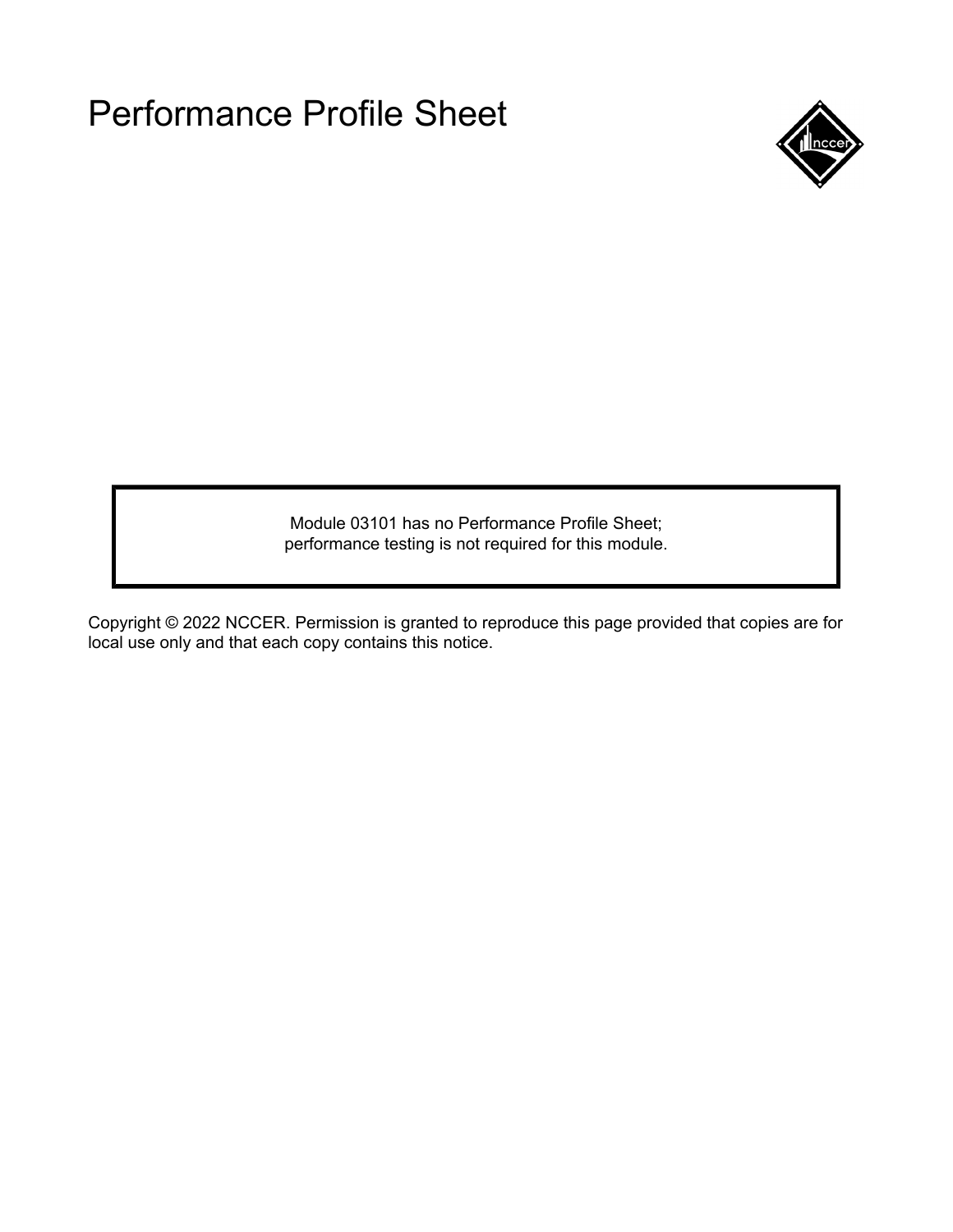

Module 03102 has no Performance Profile Sheet; performance testing is not required for this module.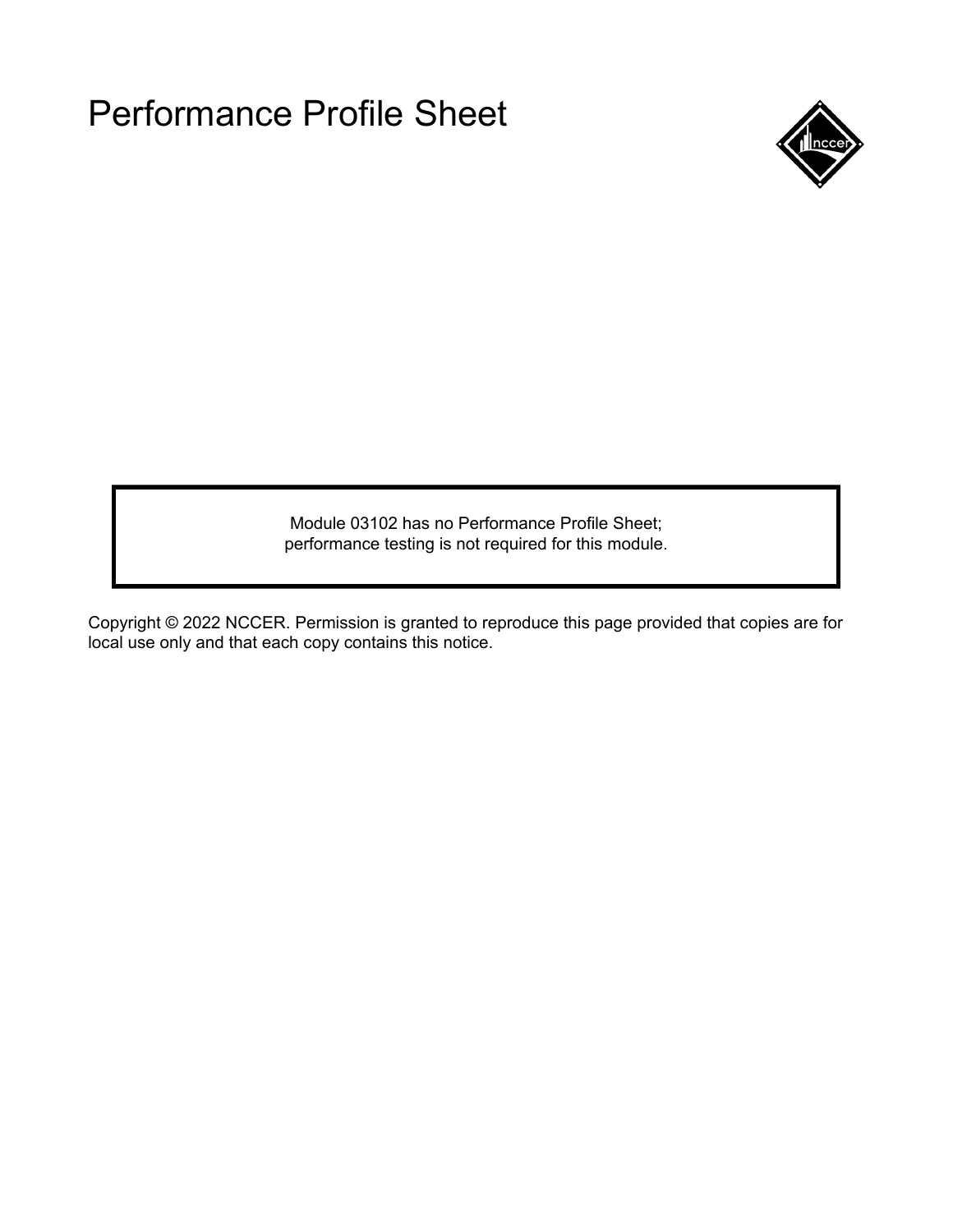Craft: HVACR Level One, 6th Ed.

Module: 03106

Module Title: Basic Electricity

TRAINEE NAME: \_\_\_\_\_\_\_\_\_\_\_\_\_\_\_\_\_\_\_\_\_\_\_\_\_\_\_\_\_\_\_\_\_\_\_\_\_\_\_\_\_\_\_\_\_\_\_\_\_\_

TRAINING PROGRAM SPONSOR: \_\_\_\_\_\_\_\_\_\_\_\_\_\_\_\_\_\_\_\_\_\_\_\_\_\_\_\_\_\_\_\_\_\_\_\_

INSTRUCTOR: \_\_\_\_\_\_\_\_\_\_\_\_\_\_\_\_\_\_\_\_\_\_\_\_\_\_\_\_\_\_\_\_\_\_\_\_\_\_\_\_\_\_\_\_\_\_\_\_\_\_\_\_

### **Rating Levels:**

(P) Passed: performed task

(F) Failed: did not perform task

Be sure to list the date the testing for each task was completed.

### **Recognition:**

When testing for the NCCER Training Program, record performance testing results and submit completion dates through NCCER's online Testing System.

| <b>OBJECTIVE</b> | <b>TASK</b>                                                                                                                                | <b>RATING</b> | <b>DATE</b> | <b>START</b><br><b>TIME</b> | <b>END TIME</b> |
|------------------|--------------------------------------------------------------------------------------------------------------------------------------------|---------------|-------------|-----------------------------|-----------------|
| 1, 2, 3, 4       | Draw a connection diagram for a circuit that<br>includes the following components:                                                         |               |             |                             |                 |
|                  | • A power control switch                                                                                                                   |               |             |                             |                 |
|                  | • 120VAC/24VAC control transformer                                                                                                         |               |             |                             |                 |
|                  | • A control relay with a 24VAC coil                                                                                                        |               |             |                             |                 |
|                  | • (2) 120VAC lights, controlled by the<br>relay and wired in parallel                                                                      |               |             |                             |                 |
| 1, 2, 3, 4       | Assemble the circuit based on the connec-<br>tion diagram developed in Performance<br>Task 1, powered by a GFCI-protected power<br>source. |               |             |                             |                 |
| 2, 3, 4          | With the circuit de-energized, check circuit<br>components and relay contacts for continu-<br>ity.                                         |               |             |                             |                 |
| 2, 3, 4          | With the circuit de-energized, measure and<br>record the resistance of the transformer<br>windings, relay coil, and lights.                |               |             |                             |                 |
| 2, 3, 4          | Energize the circuit, turning on the lights,<br>and measure and record the total circuit cur-<br>rent.                                     |               |             |                             |                 |
| 2, 3, 4          | Measure the voltage provided by the power<br>source to the transformer primary.                                                            |               |             |                             |                 |

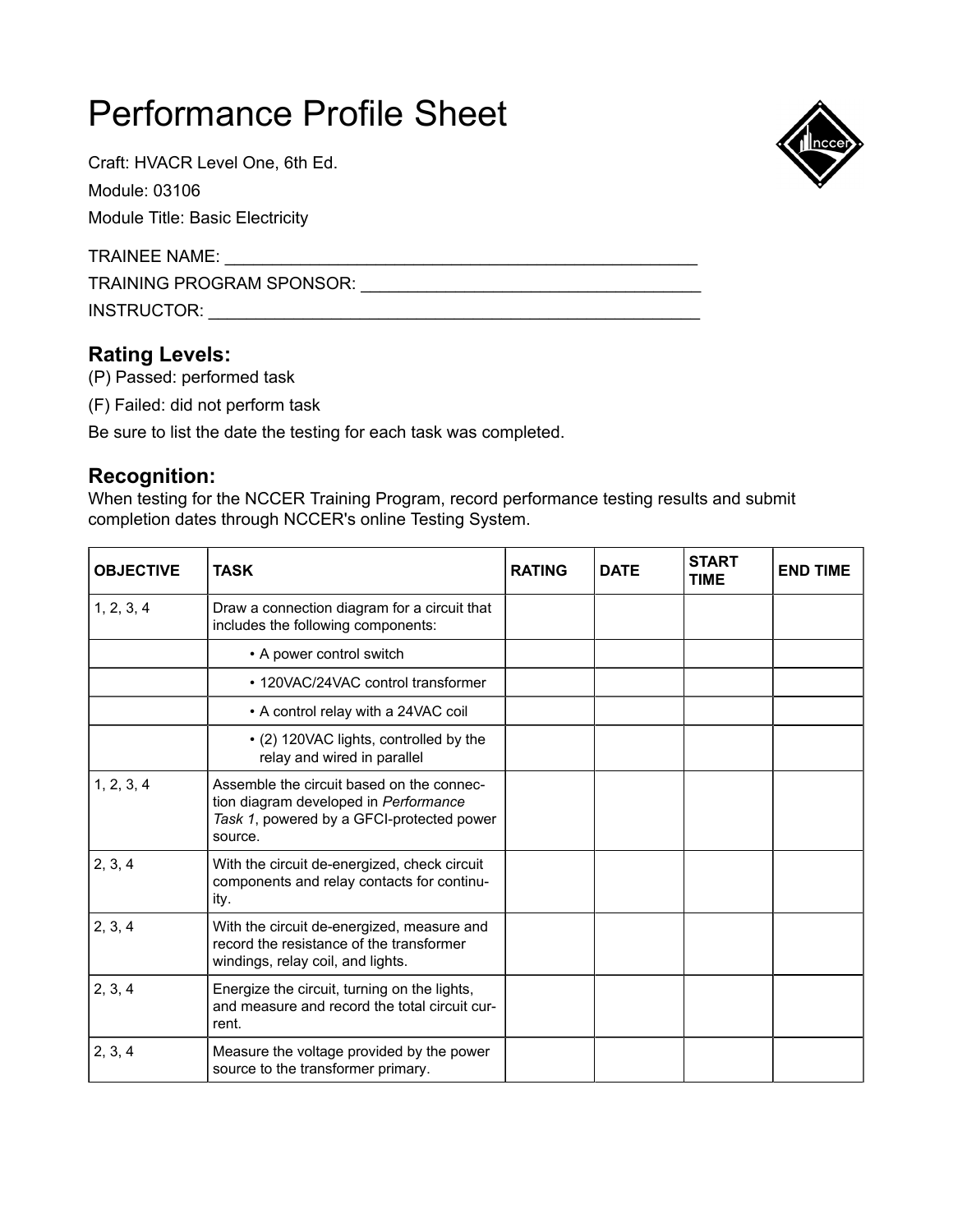| <b>OBJECTIVE</b> | <b>TASK</b>                                                                                             | <b>RATING</b> | <b>DATE</b> | <b>START</b><br><b>TIME</b> | <b>END TIME</b> |
|------------------|---------------------------------------------------------------------------------------------------------|---------------|-------------|-----------------------------|-----------------|
| 2, 3, 4          | De-energize and disable the circuit power<br>source. Verify that power is disabled with a<br>voltmeter. |               |             |                             |                 |

#### **Please make sure that both the Candidate/Trainee and Performance Evaluator sign and date this form on the signature lines to follow.**

#### **Signatures:**

I understand and acknowledge that, by my signature below, I am confirming that I personally performed all tasks listed on this Performance Profile in the presence of the above-named Performance Evaluator. I understand that any and/or all of my NCCER credentials/certifications may be subject to revocation if it is subsequently determined that this Performance Profile was not delivered in accordance with NCCER Guidelines.

Candidate/Trainee: \_\_\_\_\_\_\_\_\_\_\_\_\_\_\_\_\_\_\_\_\_\_\_\_\_\_\_\_\_\_\_\_\_\_\_\_ Date: \_\_\_\_\_\_\_\_\_\_\_\_\_\_\_\_\_\_\_\_\_\_\_

I understand and acknowledge that, by my signature below, I am confirming that I personally observed the above-named trainee successfully complete all the tasks listed on this Performance Profile in accordance with applicable policies and procedures set forth in the current edition of the NCCER Accreditation Guidelines and Program Compliance ("NCCER Guidelines"). I understand that any and/or all of my NCCER credentials/certifications may be subject to revocation if it is subsequently determined that this Performance Profile was not delivered in accordance with NCCER Guidelines.

Performance Evaluator: \_\_\_\_\_\_\_\_\_\_\_\_\_\_\_\_\_\_\_\_\_\_\_\_\_\_\_\_\_\_\_\_\_ Date: \_\_\_\_\_\_\_\_\_\_\_\_\_\_\_\_\_\_\_\_\_\_\_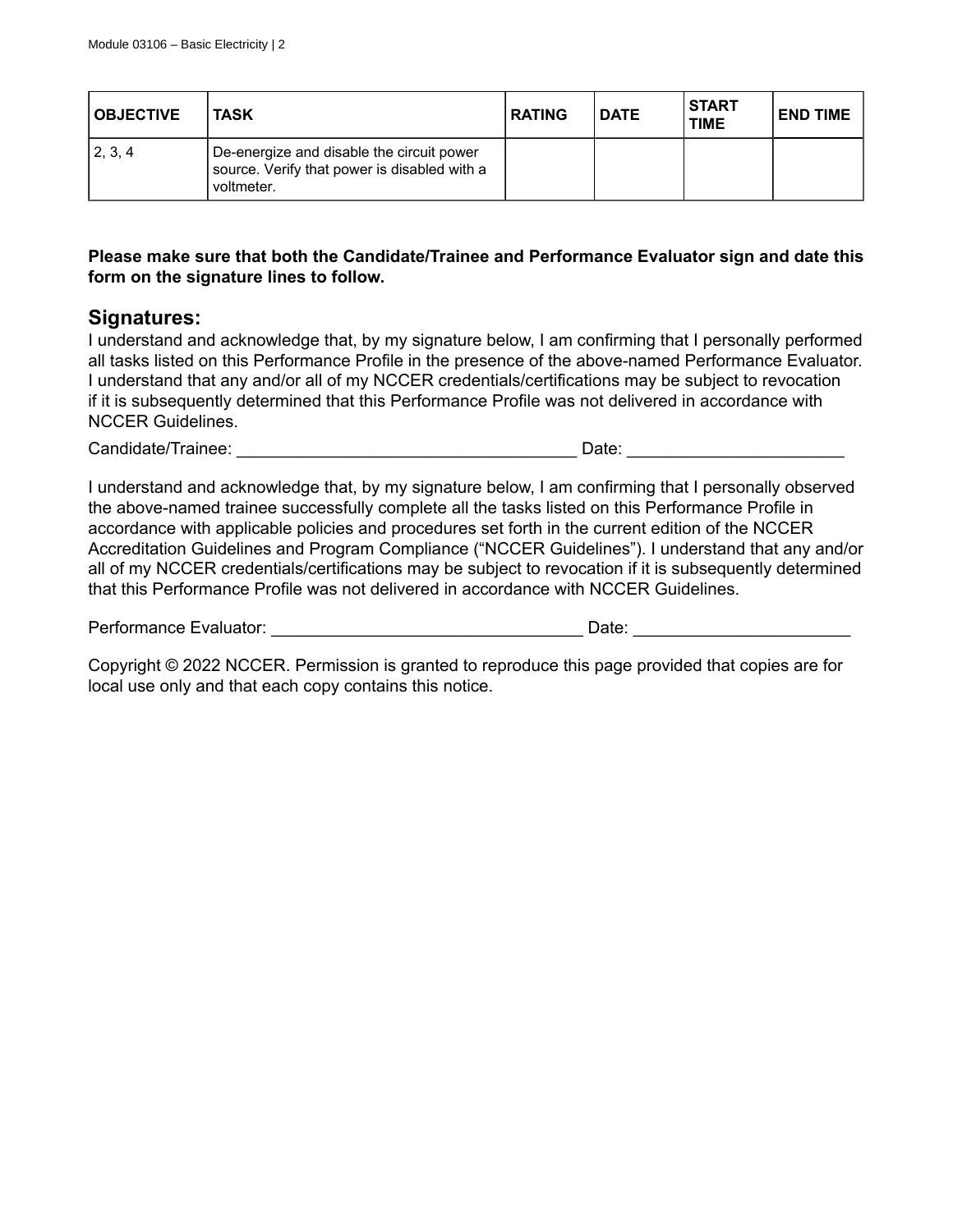Craft: HVACR Level One, 6th Ed.

Module: 03108

Module Title: Introduction to Heating

TRAINEE NAME: \_\_\_\_\_\_

TRAINING PROGRAM SPONSOR: \_\_\_\_\_\_\_\_\_\_\_\_\_\_\_\_\_\_\_\_\_\_\_\_\_\_\_\_\_\_\_\_\_\_\_\_

INSTRUCTOR: \_\_\_\_\_\_\_\_\_\_\_\_\_\_\_\_\_\_\_\_\_\_\_\_\_\_\_\_\_\_\_\_\_\_\_\_\_\_\_\_\_\_\_\_\_\_\_\_\_\_\_\_

## **Rating Levels:**

(P) Passed: performed task

(F) Failed: did not perform task

Be sure to list the date the testing for each task was completed.

### **Recognition:**

When testing for the NCCER Training Program, record performance testing results and submit completion dates through NCCER's online Testing System.

| <b>OBJECTIVE</b> | <b>TASK</b>                                                                                                                          | <b>RATING</b> | <b>DATE</b> | <b>START</b><br><b>TIME</b> | <b>END TIME</b> |
|------------------|--------------------------------------------------------------------------------------------------------------------------------------|---------------|-------------|-----------------------------|-----------------|
|                  | Identify and describe the function of the pri-<br>mary components in an induced-draft fur-<br>nace or condensing furnace.            |               |             |                             |                 |
|                  | Check and record the temperature rise,<br>manifold gas pressure, and flame quality on<br>an operating gas furnace.                   |               |             |                             |                 |
|                  | Using the furnace manufacturer's installation<br>instructions, determine if a furnace installa-<br>tion has the required clearances. |               |             |                             |                 |

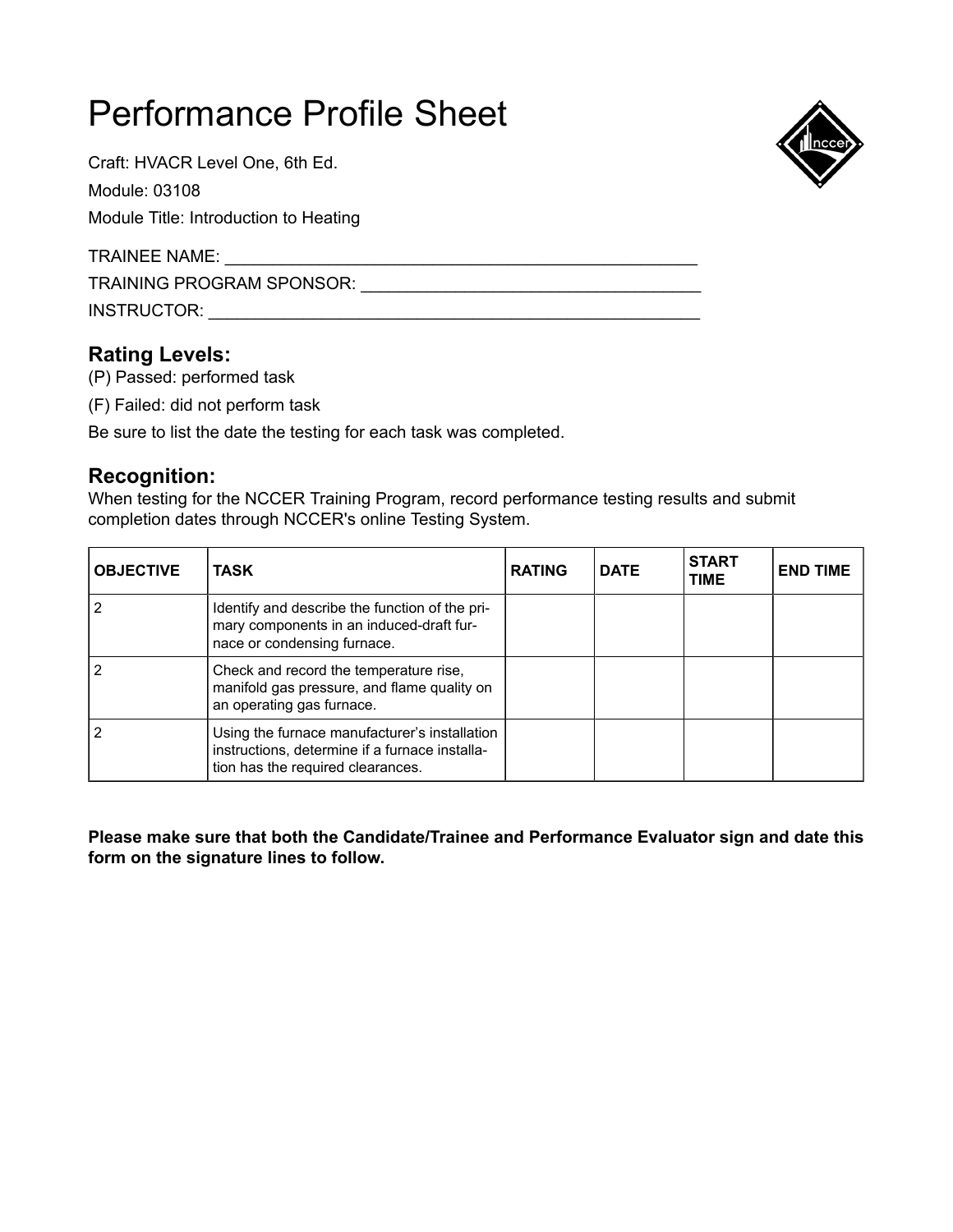I understand and acknowledge that, by my signature below, I am confirming that I personally performed all tasks listed on this Performance Profile in the presence of the above-named Performance Evaluator. I understand that any and/or all of my NCCER credentials/certifications may be subject to revocation if it is subsequently determined that this Performance Profile was not delivered in accordance with NCCER Guidelines.

Candidate/Trainee: \_\_\_\_\_\_\_\_\_\_\_\_\_\_\_\_\_\_\_\_\_\_\_\_\_\_\_\_\_\_\_\_\_\_\_\_ Date: \_\_\_\_\_\_\_\_\_\_\_\_\_\_\_\_\_\_\_\_\_\_\_

I understand and acknowledge that, by my signature below, I am confirming that I personally observed the above-named trainee successfully complete all the tasks listed on this Performance Profile in accordance with applicable policies and procedures set forth in the current edition of the NCCER Accreditation Guidelines and Program Compliance ("NCCER Guidelines"). I understand that any and/or all of my NCCER credentials/certifications may be subject to revocation if it is subsequently determined that this Performance Profile was not delivered in accordance with NCCER Guidelines.

| Performance Evaluator: |  | Jate |  |
|------------------------|--|------|--|
|------------------------|--|------|--|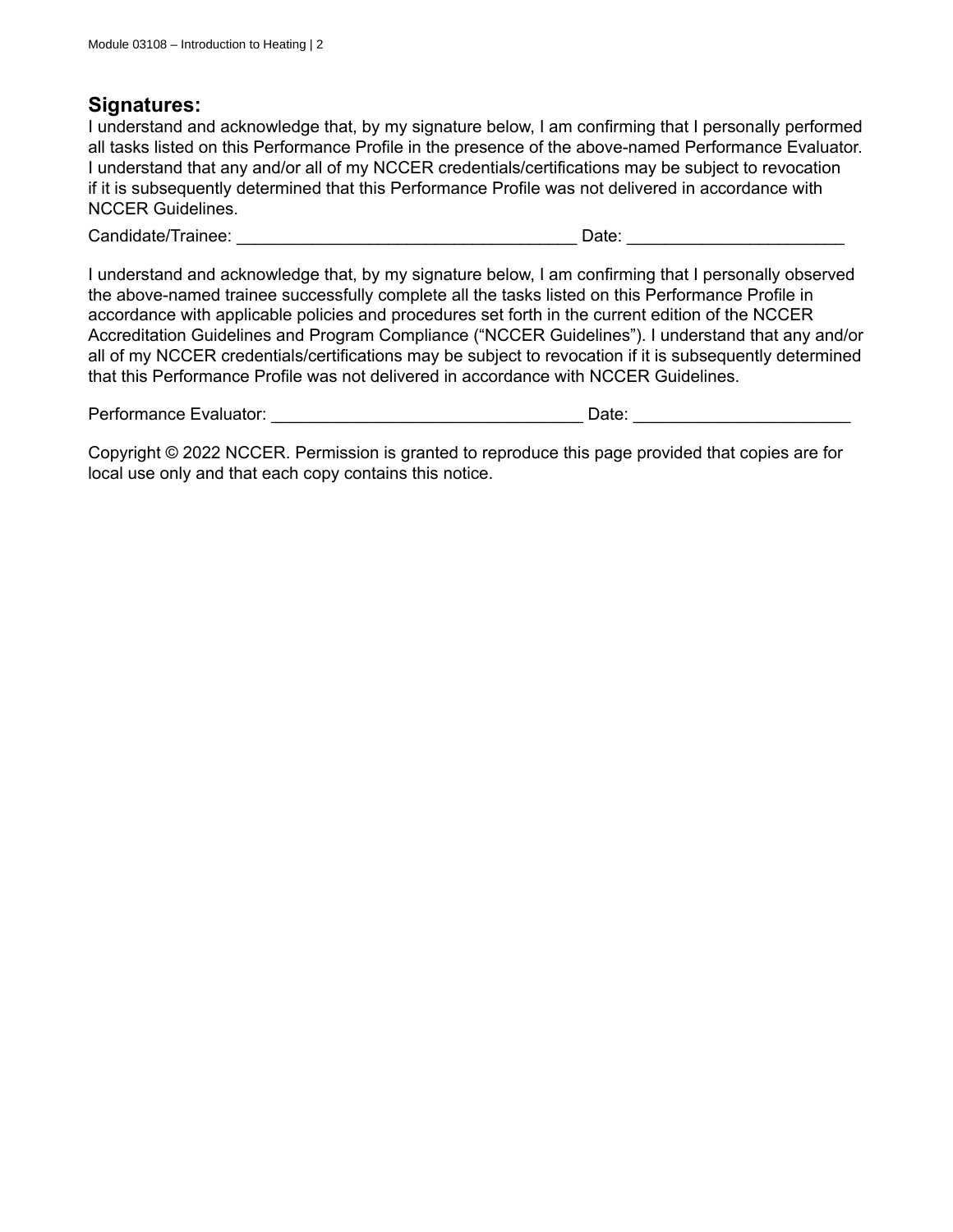Craft: HVACR Level One, 6th Ed.

Module: 03107

Module Title: Introduction to Cooling

TRAINEE NAME: \_\_\_\_\_\_

TRAINING PROGRAM SPONSOR: \_\_\_\_\_\_\_\_\_\_\_\_\_\_\_\_\_\_\_\_\_\_\_\_\_\_\_\_\_\_\_\_\_\_\_\_

INSTRUCTOR: \_\_\_\_\_\_\_\_\_\_\_\_\_\_\_\_\_\_\_\_\_\_\_\_\_\_\_\_\_\_\_\_\_\_\_\_\_\_\_\_\_\_\_\_\_\_\_\_\_\_\_\_

## **Rating Levels:**

(P) Passed: performed task

(F) Failed: did not perform task

Be sure to list the date the testing for each task was completed.

### **Recognition:**

When testing for the NCCER Training Program, record performance testing results and submit completion dates through NCCER's online Testing System.

| <b>OBJECTIVE</b> | <b>TASK</b>                                                                                                                          | <b>RATING</b> | <b>DATE</b> | <b>START</b><br><b>TIME</b> | <b>END TIME</b> |
|------------------|--------------------------------------------------------------------------------------------------------------------------------------|---------------|-------------|-----------------------------|-----------------|
|                  | Measure and record the dry bulb and wet<br>bulb temperatures of the supply and return<br>air streams in an operating cooling system. |               |             |                             |                 |
|                  | Connect a refrigerant gauge manifold and<br>properly calculate subcooling and superheat<br>on an operating system.                   |               |             |                             |                 |
|                  | Identify refrigerants using cylinder color<br>codes.                                                                                 |               |             |                             |                 |
| 3, 4             | Identify the compressor, condenser, evapo-<br>rator, metering device, and accessories in a<br>cooling system.                        |               |             |                             |                 |

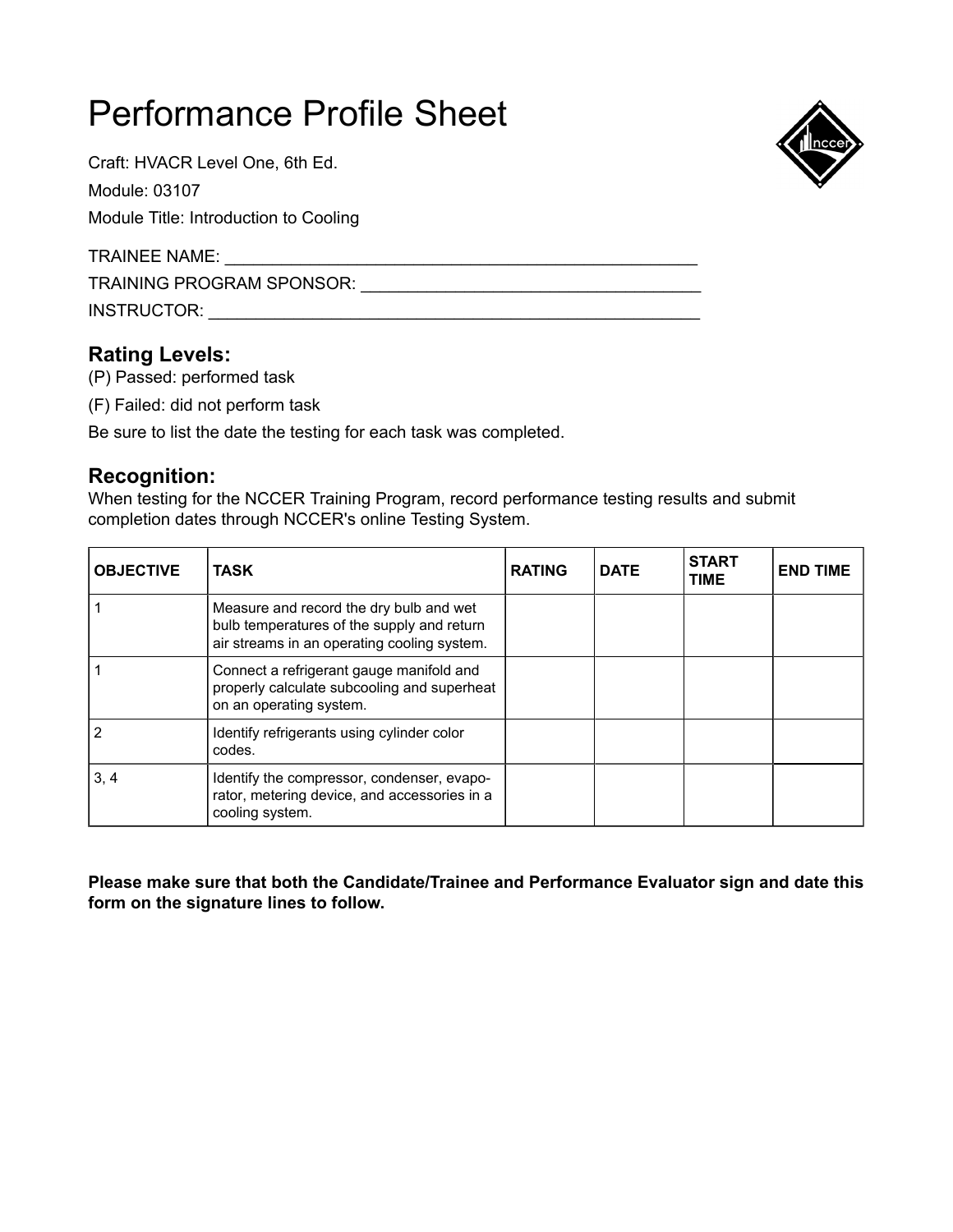I understand and acknowledge that, by my signature below, I am confirming that I personally performed all tasks listed on this Performance Profile in the presence of the above-named Performance Evaluator. I understand that any and/or all of my NCCER credentials/certifications may be subject to revocation if it is subsequently determined that this Performance Profile was not delivered in accordance with NCCER Guidelines.

Candidate/Trainee: \_\_\_\_\_\_\_\_\_\_\_\_\_\_\_\_\_\_\_\_\_\_\_\_\_\_\_\_\_\_\_\_\_\_\_\_ Date: \_\_\_\_\_\_\_\_\_\_\_\_\_\_\_\_\_\_\_\_\_\_\_

I understand and acknowledge that, by my signature below, I am confirming that I personally observed the above-named trainee successfully complete all the tasks listed on this Performance Profile in accordance with applicable policies and procedures set forth in the current edition of the NCCER Accreditation Guidelines and Program Compliance ("NCCER Guidelines"). I understand that any and/or all of my NCCER credentials/certifications may be subject to revocation if it is subsequently determined that this Performance Profile was not delivered in accordance with NCCER Guidelines.

| Performance Evaluator: |  | Jate |  |
|------------------------|--|------|--|
|------------------------|--|------|--|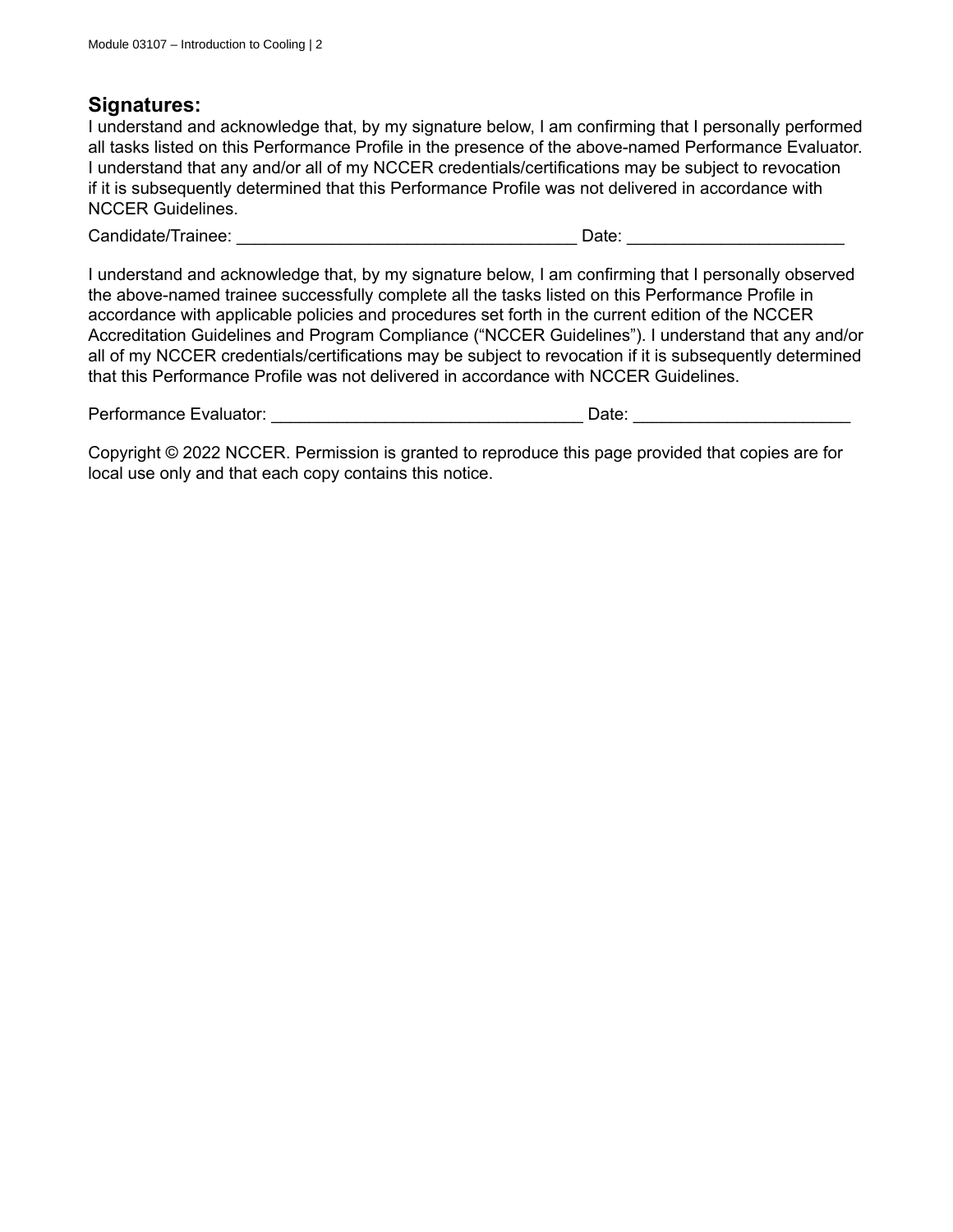Craft: HVACR Level One, 6th Ed. Module: 03109

Module Title: Air Distribution Systems

TRAINEE NAME: \_\_\_\_\_\_\_\_\_\_\_\_\_\_\_\_\_\_\_\_\_\_\_\_\_\_\_\_\_\_\_\_\_\_\_\_\_\_\_\_\_\_\_\_\_\_\_\_\_\_

TRAINING PROGRAM SPONSOR: \_\_\_\_\_\_\_\_\_\_\_\_\_\_\_\_\_\_\_\_\_\_\_\_\_\_\_\_\_\_\_\_\_\_\_\_

INSTRUCTOR: \_\_\_\_\_\_\_\_\_\_\_\_\_\_\_\_\_\_\_\_\_\_\_\_\_\_\_\_\_\_\_\_\_\_\_\_\_\_\_\_\_\_\_\_\_\_\_\_\_\_\_\_

### **Rating Levels:**

(P) Passed: performed task

(F) Failed: did not perform task

Be sure to list the date the testing for each task was completed.

### **Recognition:**

When testing for the NCCER Training Program, record performance testing results and submit completion dates through NCCER's online Testing System.

| <b>OBJECTIVE</b> | <b>TASK</b>                                                                             | <b>RATING</b> | <b>DATE</b> | <b>START</b><br><b>TIME</b> | <b>END TIME</b> |
|------------------|-----------------------------------------------------------------------------------------|---------------|-------------|-----------------------------|-----------------|
|                  | Use a manometer to measure static pres-<br>sure in a duct.                              |               |             |                             |                 |
|                  | Use a velometer to measure the velocity of<br>airflow at supply diffusers or registers. |               |             |                             |                 |
|                  | Use a velometer to calculate the volume of<br>airflow in a duct.                        |               |             |                             |                 |

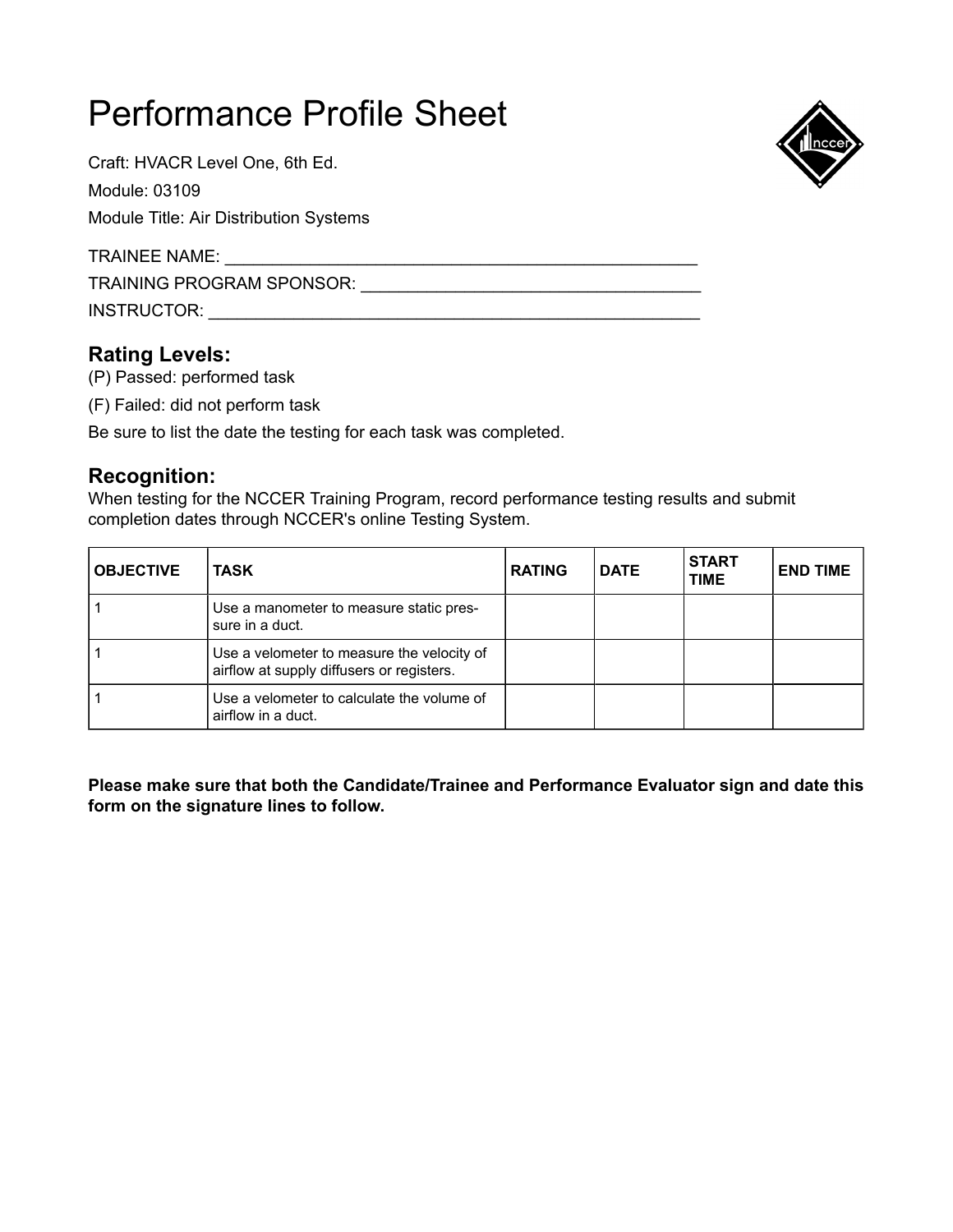I understand and acknowledge that, by my signature below, I am confirming that I personally performed all tasks listed on this Performance Profile in the presence of the above-named Performance Evaluator. I understand that any and/or all of my NCCER credentials/certifications may be subject to revocation if it is subsequently determined that this Performance Profile was not delivered in accordance with NCCER Guidelines.

Candidate/Trainee: \_\_\_\_\_\_\_\_\_\_\_\_\_\_\_\_\_\_\_\_\_\_\_\_\_\_\_\_\_\_\_\_\_\_\_\_ Date: \_\_\_\_\_\_\_\_\_\_\_\_\_\_\_\_\_\_\_\_\_\_\_

I understand and acknowledge that, by my signature below, I am confirming that I personally observed the above-named trainee successfully complete all the tasks listed on this Performance Profile in accordance with applicable policies and procedures set forth in the current edition of the NCCER Accreditation Guidelines and Program Compliance ("NCCER Guidelines"). I understand that any and/or all of my NCCER credentials/certifications may be subject to revocation if it is subsequently determined that this Performance Profile was not delivered in accordance with NCCER Guidelines.

| Performance Evaluator: |  | Jate |  |
|------------------------|--|------|--|
|------------------------|--|------|--|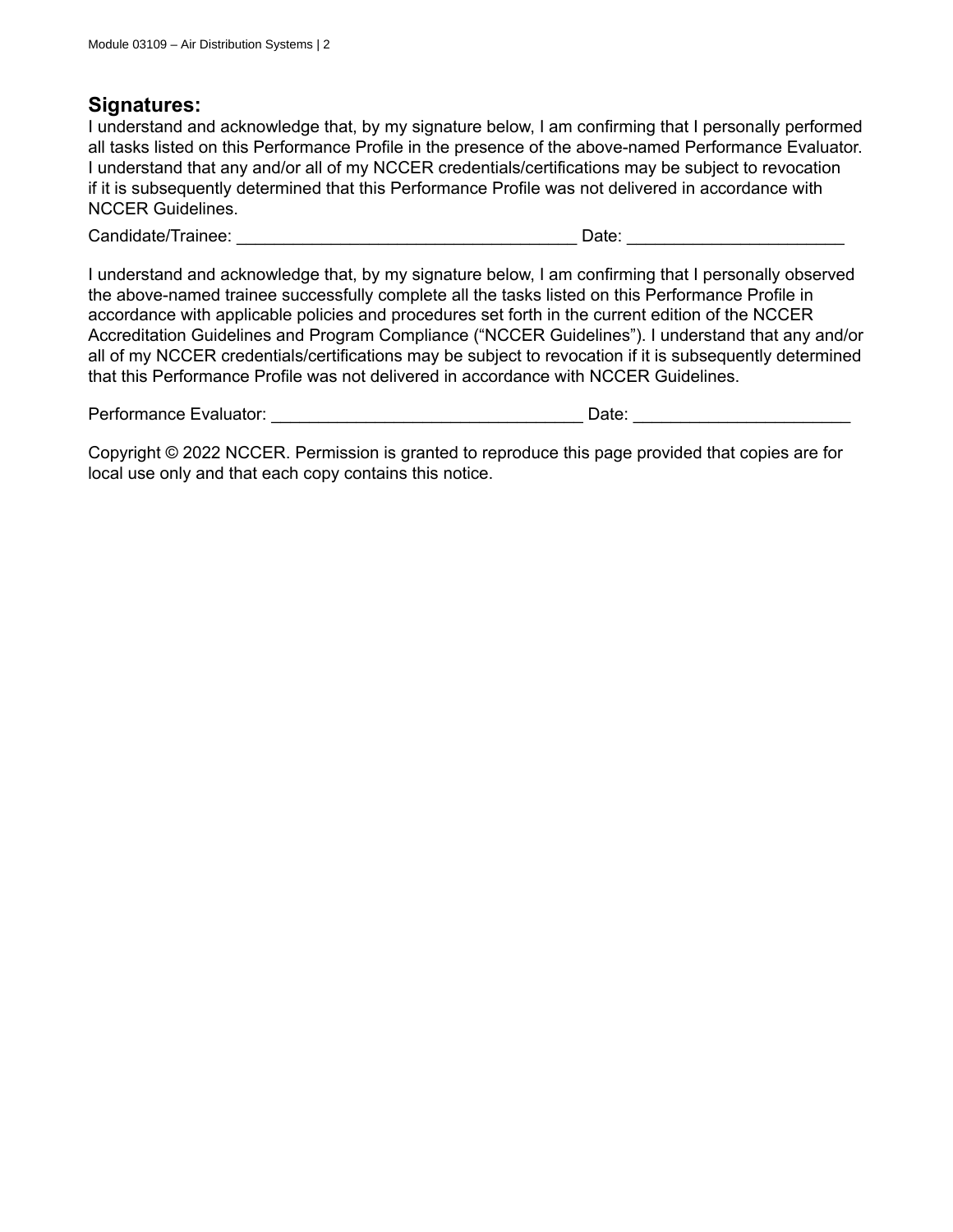Craft: HVACR Level One, 6th Ed.

Module: 03103

Module Title: Basic Copper and Plastic Piping Practices

TRAINEE NAME: \_\_\_\_\_\_\_\_\_\_\_\_\_\_\_\_\_\_\_\_\_\_\_\_\_\_\_\_\_\_\_\_\_\_\_\_\_\_\_\_\_\_\_\_\_\_\_\_\_\_

TRAINING PROGRAM SPONSOR: \_\_\_\_\_\_\_\_\_\_\_\_\_\_\_\_\_\_\_\_\_\_\_\_\_\_\_\_\_\_\_\_\_\_\_\_

INSTRUCTOR: \_\_\_\_\_\_\_\_\_\_\_\_\_\_\_\_\_\_\_\_\_\_\_\_\_\_\_\_\_\_\_\_\_\_\_\_\_\_\_\_\_\_\_\_\_\_\_\_\_\_\_\_

## **Rating Levels:**

(P) Passed: performed task

(F) Failed: did not perform task

Be sure to list the date the testing for each task was completed.

### **Recognition:**

When testing for the NCCER Training Program, record performance testing results and submit completion dates through NCCER's online Testing System.

| <b>OBJECTIVE</b> | <b>TASK</b>                                                                                             | <b>RATING</b> | <b>DATE</b> | <b>START</b><br><b>TIME</b> | <b>END TIME</b> |
|------------------|---------------------------------------------------------------------------------------------------------|---------------|-------------|-----------------------------|-----------------|
| 1, 2             | Cut and bend copper tubing.                                                                             |               |             |                             |                 |
| 1, 2             | Join copper tubing using a flared connection.                                                           |               |             |                             |                 |
| 1, 2             | Join copper tubing using a compression fit-<br>ting and ferrule.                                        |               |             |                             |                 |
| 1, 2             | Assemble press-to-connect joints in copper<br>tubing according to the manufacturer's in-<br>structions. |               |             |                             |                 |
|                  | Cut and join PVC pipe and fittings.                                                                     |               |             |                             |                 |

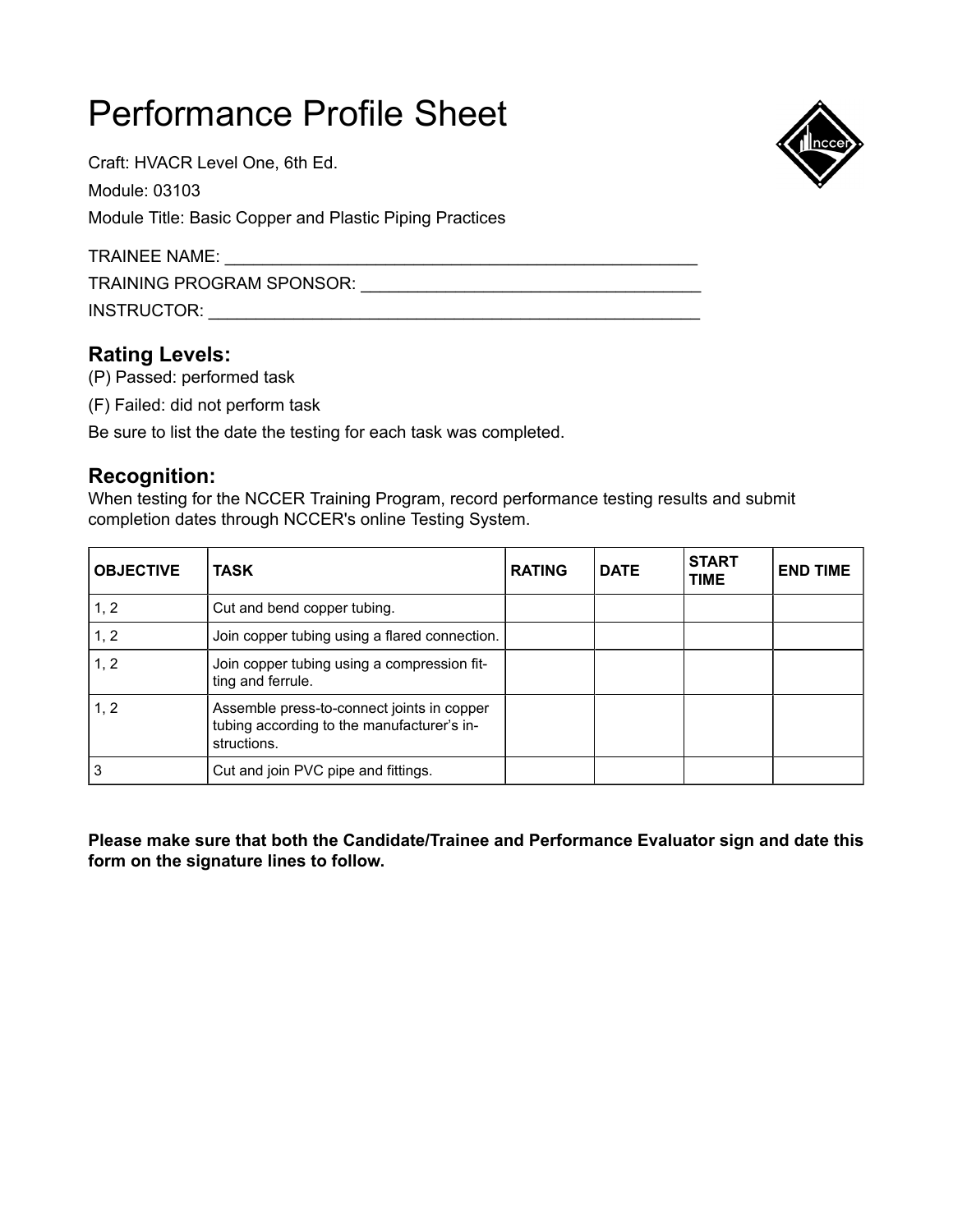I understand and acknowledge that, by my signature below, I am confirming that I personally performed all tasks listed on this Performance Profile in the presence of the above-named Performance Evaluator. I understand that any and/or all of my NCCER credentials/certifications may be subject to revocation if it is subsequently determined that this Performance Profile was not delivered in accordance with NCCER Guidelines.

Candidate/Trainee: \_\_\_\_\_\_\_\_\_\_\_\_\_\_\_\_\_\_\_\_\_\_\_\_\_\_\_\_\_\_\_\_\_\_\_\_ Date: \_\_\_\_\_\_\_\_\_\_\_\_\_\_\_\_\_\_\_\_\_\_\_

I understand and acknowledge that, by my signature below, I am confirming that I personally observed the above-named trainee successfully complete all the tasks listed on this Performance Profile in accordance with applicable policies and procedures set forth in the current edition of the NCCER Accreditation Guidelines and Program Compliance ("NCCER Guidelines"). I understand that any and/or all of my NCCER credentials/certifications may be subject to revocation if it is subsequently determined that this Performance Profile was not delivered in accordance with NCCER Guidelines.

| Performance Evaluator: | Jate |  |
|------------------------|------|--|
|------------------------|------|--|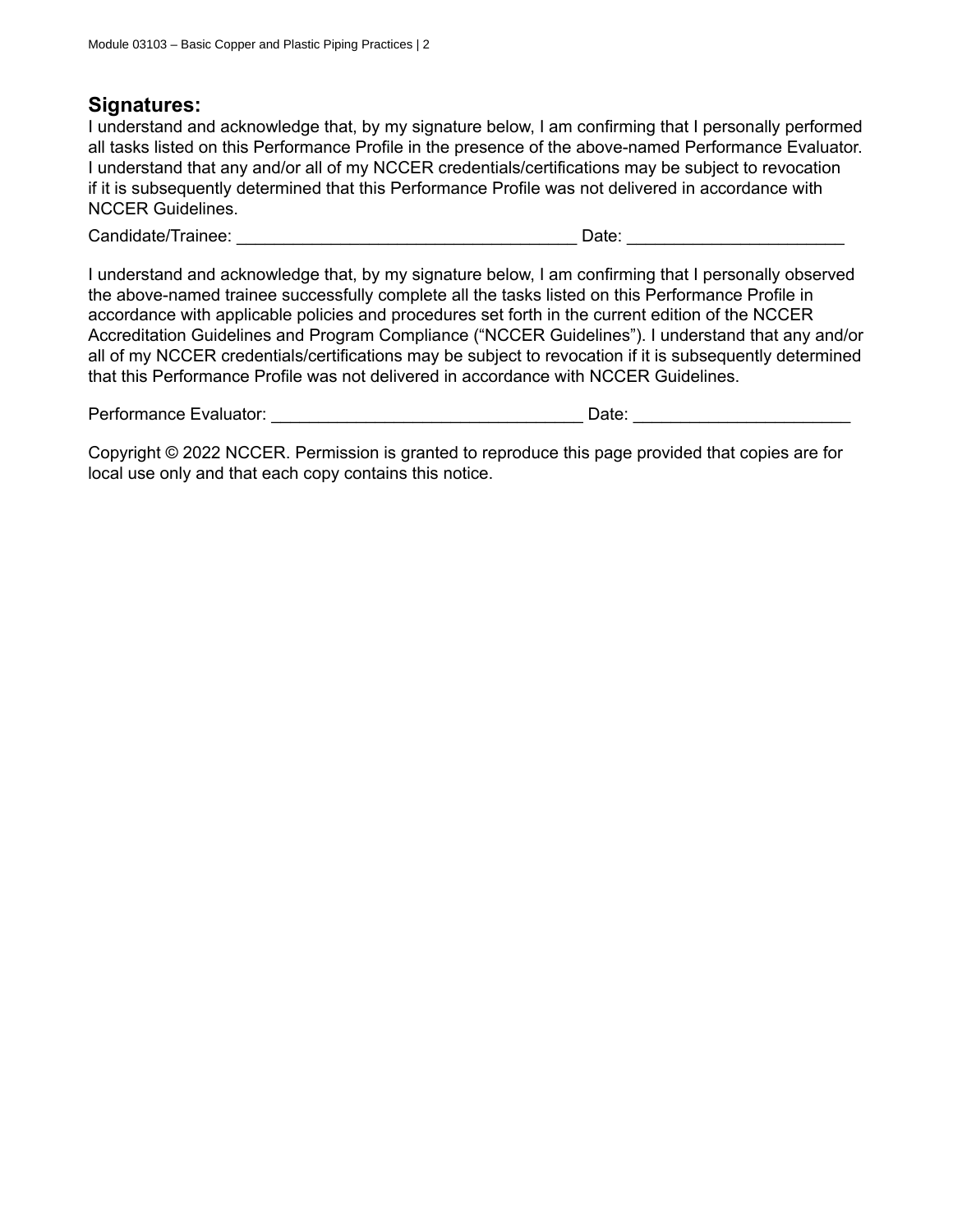Craft: HVACR Level One, 6th Ed.

Module: 03104

Module Title: Soldering and Brazing

TRAINEE NAME: \_\_\_\_\_\_\_\_\_\_\_\_\_\_\_\_\_\_\_\_\_\_\_\_\_\_\_\_\_\_\_\_\_\_\_\_\_\_\_\_\_\_\_\_\_\_\_\_\_\_

TRAINING PROGRAM SPONSOR: \_\_\_\_\_\_\_\_\_\_\_\_\_\_\_\_\_\_\_\_\_\_\_\_\_\_\_\_\_\_\_\_\_\_\_\_

INSTRUCTOR: \_\_\_\_\_\_\_\_\_\_\_\_\_\_\_\_\_\_\_\_\_\_\_\_\_\_\_\_\_\_\_\_\_\_\_\_\_\_\_\_\_\_\_\_\_\_\_\_\_\_\_\_

## **Rating Levels:**

(P) Passed: performed task

(F) Failed: did not perform task

Be sure to list the date the testing for each task was completed.

### **Recognition:**

When testing for the NCCER Training Program, record performance testing results and submit completion dates through NCCER's online Testing System.

| <b>OBJECTIVE</b> | <b>TASK</b>                                                                                                            | <b>RATING</b> | <b>DATE</b> | <b>START</b><br><b>TIME</b> | <b>END TIME</b> |
|------------------|------------------------------------------------------------------------------------------------------------------------|---------------|-------------|-----------------------------|-----------------|
|                  | Properly set up and shut down an air-acety-<br>lene torch.                                                             |               |             |                             |                 |
|                  | Properly prep and safely solder copper tub-<br>ing in various planes, using various fittings.                          |               |             |                             |                 |
|                  | Properly set up and shut down oxyacetylene<br>equipment.                                                               |               |             |                             |                 |
|                  | Properly prep and safely braze copper tub-<br>ing in various planes, using various fittings,<br>with a nitrogen purge. |               |             |                             |                 |
|                  | Braze copper tubing to either steel or<br>brass components.                                                            |               |             |                             |                 |

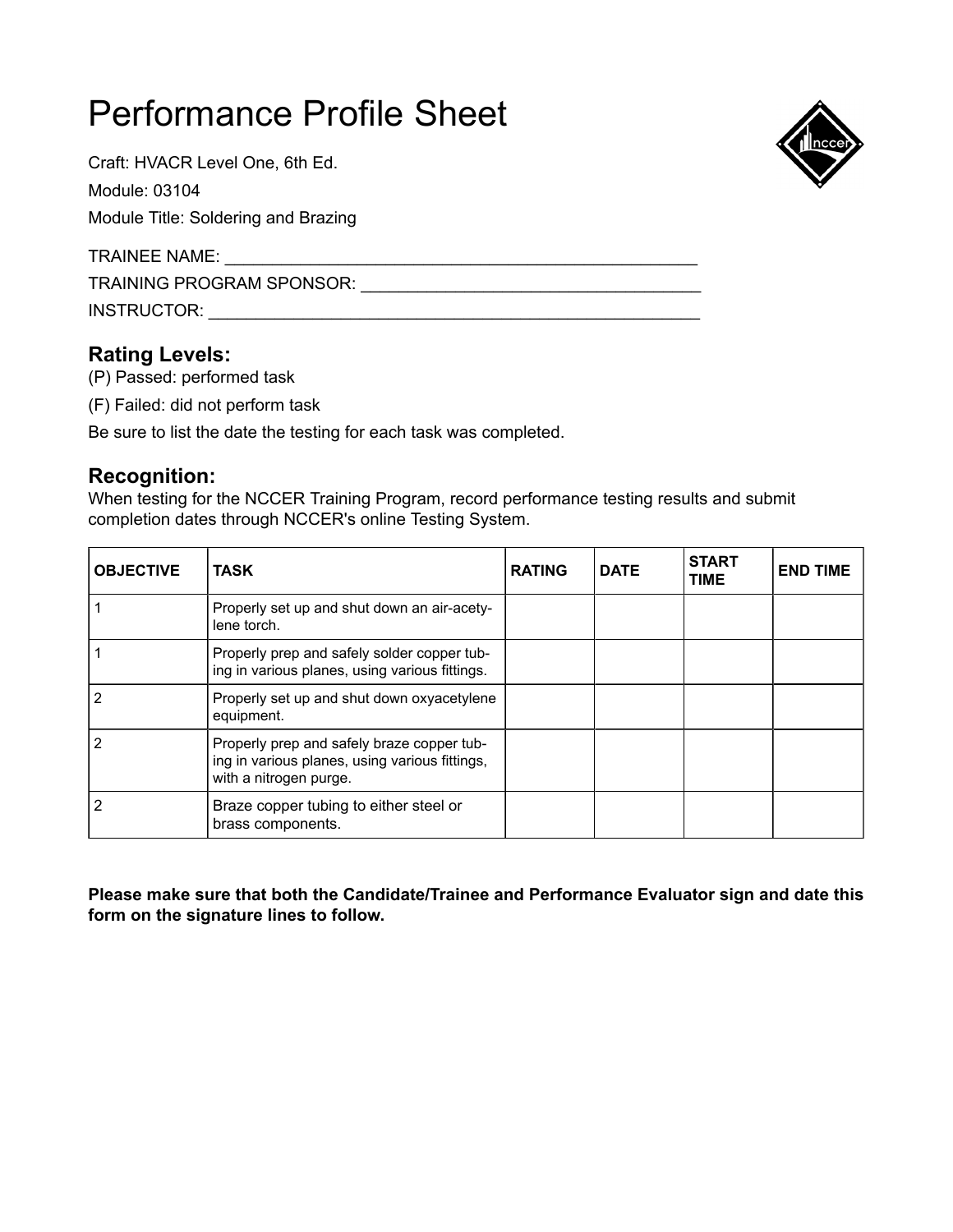I understand and acknowledge that, by my signature below, I am confirming that I personally performed all tasks listed on this Performance Profile in the presence of the above-named Performance Evaluator. I understand that any and/or all of my NCCER credentials/certifications may be subject to revocation if it is subsequently determined that this Performance Profile was not delivered in accordance with NCCER Guidelines.

Candidate/Trainee: \_\_\_\_\_\_\_\_\_\_\_\_\_\_\_\_\_\_\_\_\_\_\_\_\_\_\_\_\_\_\_\_\_\_\_\_ Date: \_\_\_\_\_\_\_\_\_\_\_\_\_\_\_\_\_\_\_\_\_\_\_

I understand and acknowledge that, by my signature below, I am confirming that I personally observed the above-named trainee successfully complete all the tasks listed on this Performance Profile in accordance with applicable policies and procedures set forth in the current edition of the NCCER Accreditation Guidelines and Program Compliance ("NCCER Guidelines"). I understand that any and/or all of my NCCER credentials/certifications may be subject to revocation if it is subsequently determined that this Performance Profile was not delivered in accordance with NCCER Guidelines.

| Performance Evaluator: |  | Jate |  |
|------------------------|--|------|--|
|------------------------|--|------|--|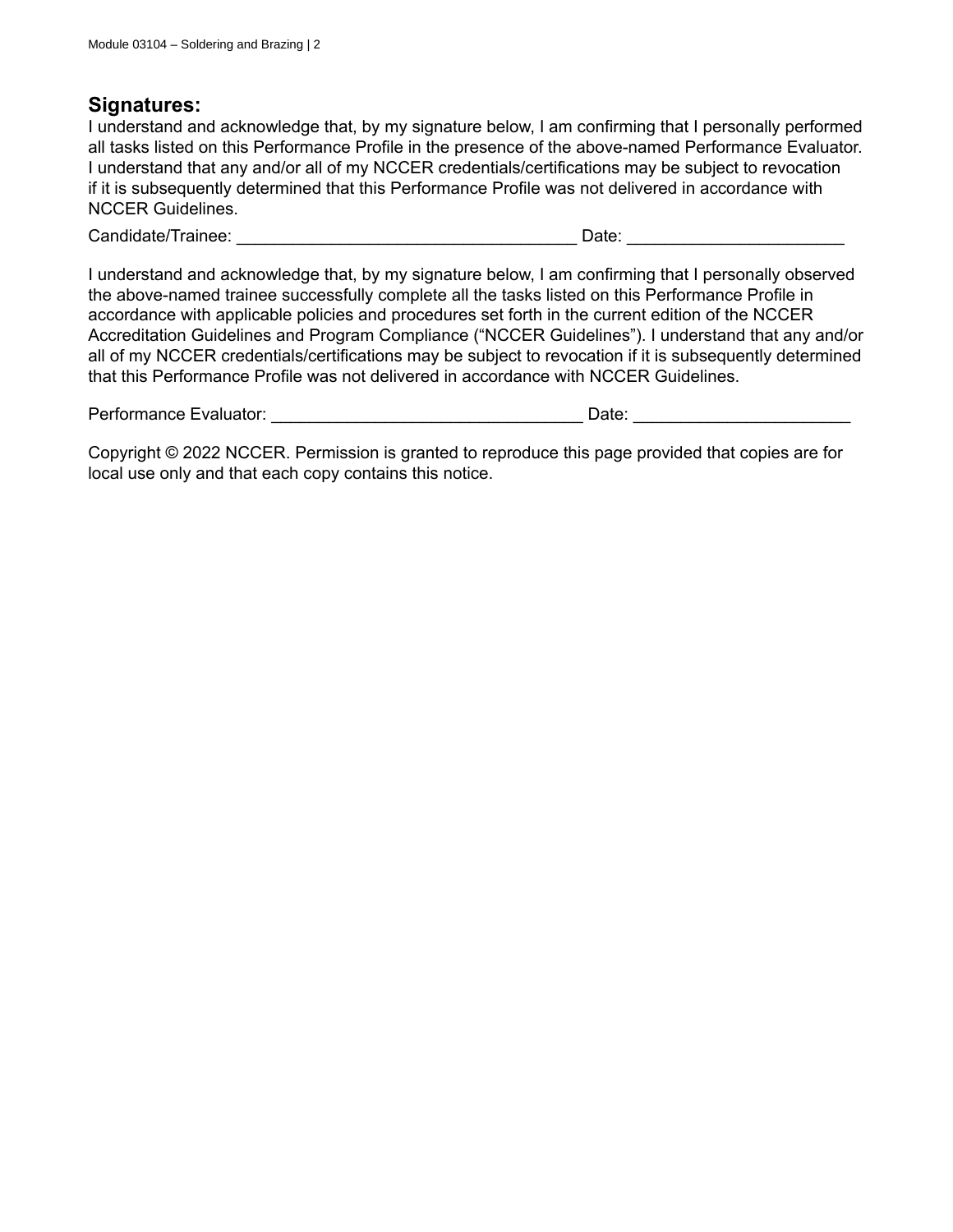Craft: HVACR Level One, 6th Ed. Module: 03105

Module Title: Basic Carbon Steel Piping Practices

TRAINEE NAME: \_\_\_\_\_\_\_

TRAINING PROGRAM SPONSOR: \_\_\_\_\_\_\_\_\_\_\_\_\_\_\_\_\_\_\_\_\_\_\_\_\_\_\_\_\_\_\_\_\_\_\_\_

INSTRUCTOR: \_\_\_\_\_\_\_\_\_\_\_\_\_\_\_\_\_\_\_\_\_\_\_\_\_\_\_\_\_\_\_\_\_\_\_\_\_\_\_\_\_\_\_\_\_\_\_\_\_\_\_\_

## **Rating Levels:**

(P) Passed: performed task

(F) Failed: did not perform task

Be sure to list the date the testing for each task was completed.

## **Recognition:**

When testing for the NCCER Training Program, record performance testing results and submit completion dates through NCCER's online Testing System.

| <b>OBJECTIVE</b> | <b>TASK</b>                                                     | <b>RATING</b> | <b>DATE</b> | I START<br><b>TIME</b> | <b>END TIME</b> |
|------------------|-----------------------------------------------------------------|---------------|-------------|------------------------|-----------------|
| 1.2              | Cut, ream, and thread steel pipe.                               |               |             |                        |                 |
| 1, 3             | Join threaded pipe or pipe nipples using var-<br>ious fittings. |               |             |                        |                 |